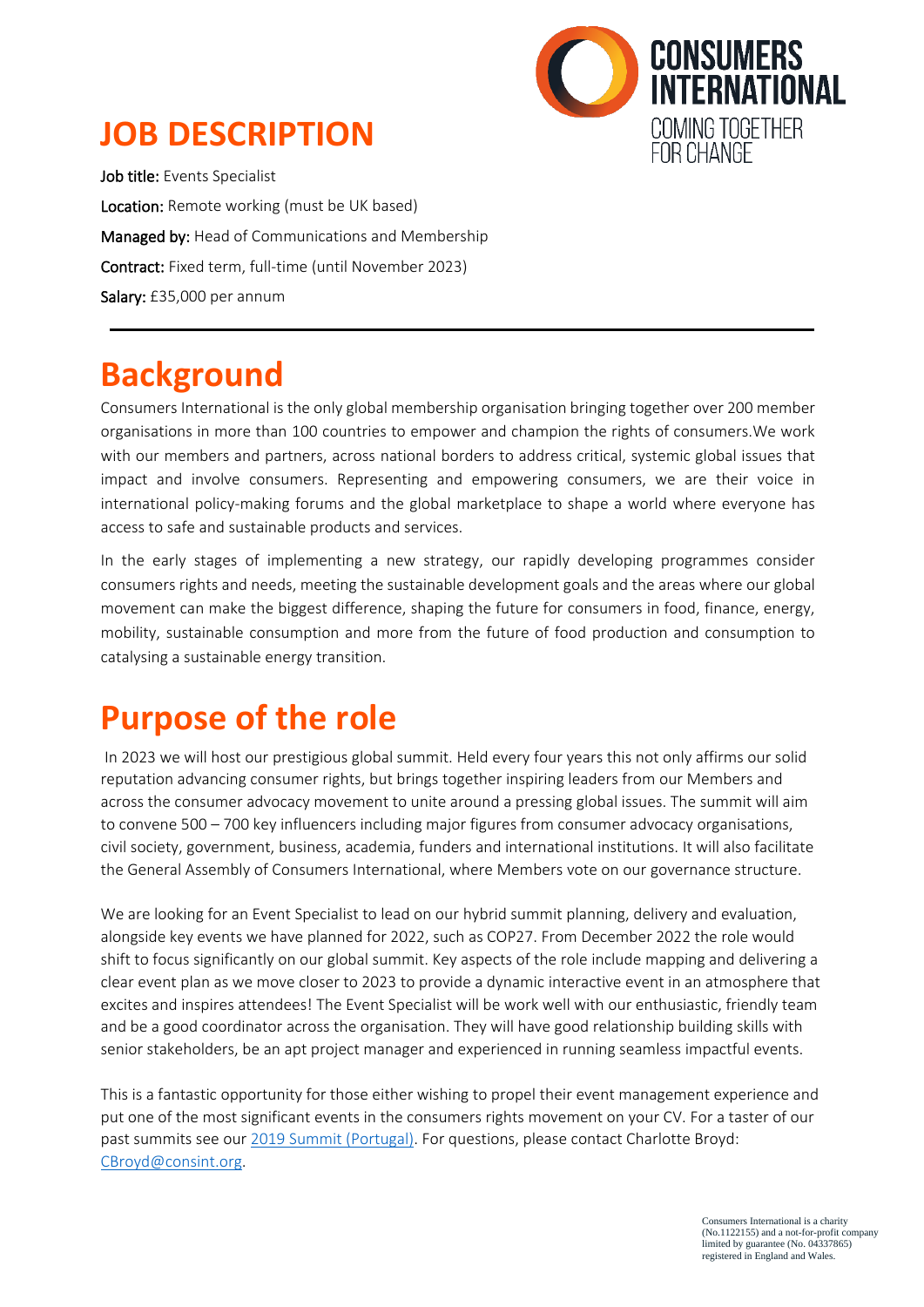# **Key Responsibilities**

#### Core events – 40% in the first six months

- Design, deliver, monitor and incorporate learning for our key events in 2022
- Prepare agendas, identify and work with high-level speakers, including preparing event briefs and speaking points where relevant
- Produce event plans incorporating clear strategic thinking, aligned with the goals of Consumers International and our communications strategy
- Coordinate M&E frameworks for the events
- Produce event summaries, informed by the M&E Framework and ensure core templates are in place for future events

#### Global Congress 2023 – 60% of first six months, moving to 90-100% in final 12 months

For the Global Congress the candidate would carry out the aspect listed above in addition to the intricacies required for the Congress as follows:

#### Research (months 1-3)

- Research and compile an initial necessary scope of work for the event (from event elements from location to logistics, outlining and identifying the resources and logistics required)
- Identify relevant host governments and the ideal city in which to hold the event, according to set criteria

#### Preparation (months  $1 - 6$ )

- Prepare proposals and papers for funders, sponsors and members
- Take forward the relationship with the host government
- Draft an MoU for the host government and Consumers International including all formalities for the event and the responsibilities of each party
- Produce a preliminary budget and expenditure for the event
- Start to coordinate an internal delivery group
- Create and start to implement the project plan, based on the scope of work

#### Delivery (month 6 onwards)

- Implement and refine as needed the project plan
- Identify and liaise with relevant suppliers, speakers and participants
- Take forward plans for the General Assembly of the event, ensuring a seamless and inclusive experience for Members
- Handle delegate registrations, registration fees
- Effectively liaise with venues and hotels, co-hosts and Consumers International members
- Be one of the main go-to contacts onsite

#### Relationship building and team work

- Work openly and enthusiastically with other colleagues and communicate clearly
- Build strong relationships with senior stakeholders involved in the event

#### The overall work of Consumers International

- Contribute to team meetings and other Consumers International-wide communications
- Carry out other specific activities related to the project as required
- Take full responsibility of delegated tasks.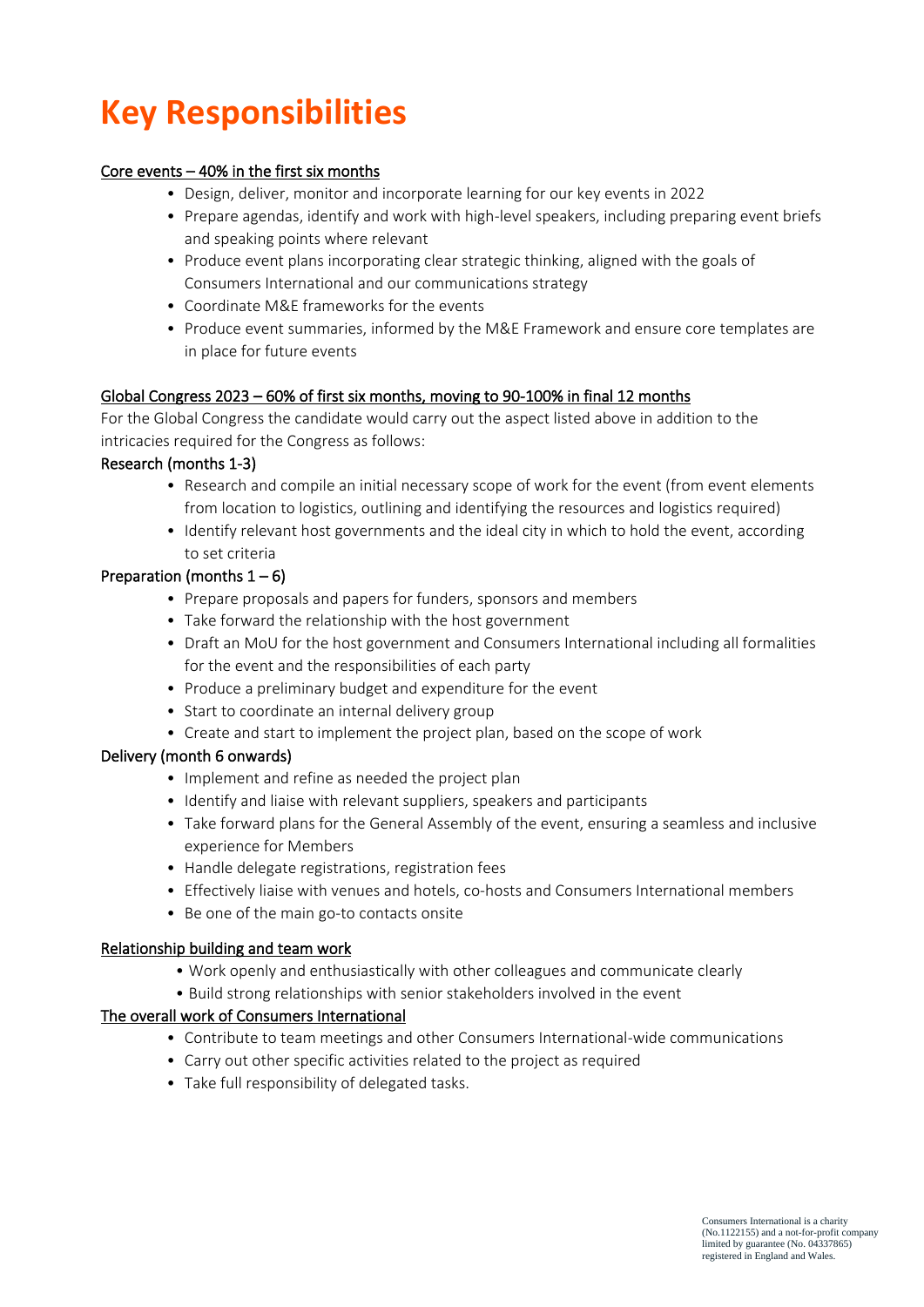# **Personal Specification**

| <b>ESSENTIAL</b>        |                 |                                                                                                         |
|-------------------------|-----------------|---------------------------------------------------------------------------------------------------------|
| <b>REQUIREMENTS</b>     | <b>CRITERIA</b> |                                                                                                         |
| <b>EXPERIENCE &amp;</b> | $\bullet$       | At least four years' experience in overseeing remote and/or in person event                             |
| UNDERSTANDING           |                 | delivery                                                                                                |
|                         | $\bullet$       | Experience of delivering similar major events                                                           |
| <b>SKILLS AND</b>       | $\bullet$       | Good attention to detail                                                                                |
| <b>ABILITIES</b>        |                 | A cooperative team worker                                                                               |
|                         |                 | Strong organisation skills and the ability to manage multiple deadlines                                 |
|                         |                 | Fluent in spoken and written English                                                                    |
|                         |                 | Strong IT skills with excellent use of MS Office (Word, Excel, and PowerPoint),                         |
|                         |                 | and excellent grasp of virtual meeting software (e.g. Zoom or Teams)                                    |
|                         |                 | Strong grasp of project management skills (e.g. Gantt charts or other online<br>applications)           |
|                         |                 | Excellent communication skills, both oral and written                                                   |
|                         |                 | <b>Exceptional budgeting skills</b>                                                                     |
|                         |                 | Excellent relationship management skills, including to work well with senior<br>stakeholders            |
|                         |                 | Strong event research skills needed for effective event management (for                                 |
|                         |                 | example, to select appropriate venues, speakers and the right mix of                                    |
|                         |                 | attendees).                                                                                             |
| OTHER ESSENTIAL         |                 | Commitment to the aims and objectives of Consumers International                                        |
| <b>REQUIREMENTS</b>     |                 | Able to thrive in a multicultural, collaborative and agile environment                                  |
|                         |                 | Clear understanding of the sensitivities, challenges and opportunities of                               |
|                         |                 | running global events and working with those from different cultures, skills and<br>work backgrounds    |
|                         |                 | Able to quickly adapt and work in a fast-paced work environment                                         |
|                         |                 | Comfortable working without close supervision and in building event planning<br>frameworks from scratch |
|                         |                 | Outstanding collaborator, with the ability to build strong relationships                                |
|                         |                 | internally and externally                                                                               |
|                         |                 | Self-motivated, pro-active and able to work efficiently without close                                   |
|                         |                 | supervision                                                                                             |
|                         |                 | Proven experience in event and travel logistics                                                         |
|                         |                 | Proven experience in soliciting sponsorship and funding for events                                      |
|                         |                 | Able to legally work in the UK (Consumers International cannot assist with visa                         |
|                         |                 | applications)                                                                                           |
| <b>DESIRABLE</b>        |                 | Second language would be an asset (French, Spanish or Arabic)                                           |
| <b>REQUIREMENTS</b>     |                 | Knowledge of running a general assembly and/or governance voting                                        |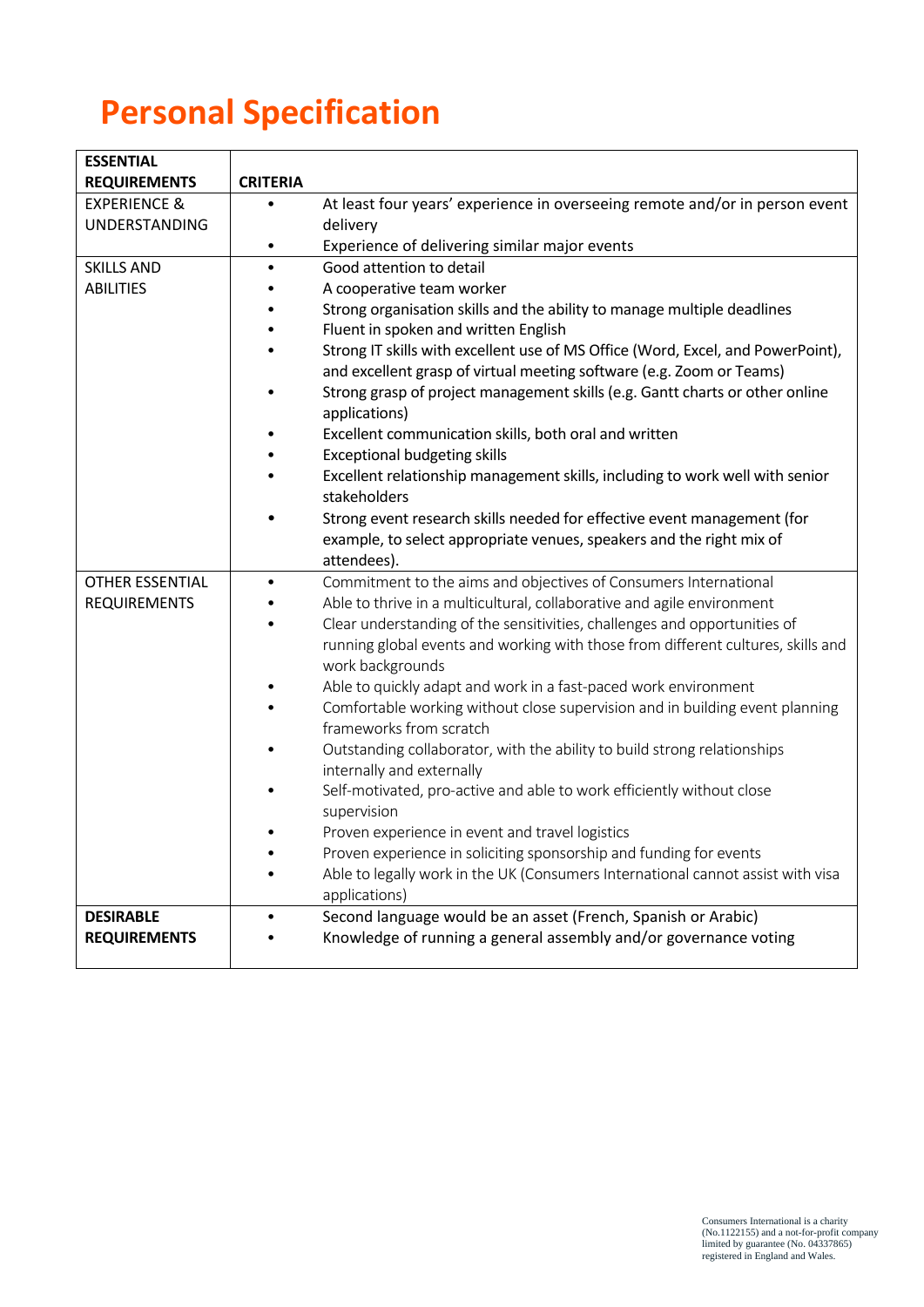## **Our Values**

| Leadership  | • Making tough trade-offs to ensure we deliver against strategy.                                                                                                                                     |
|-------------|------------------------------------------------------------------------------------------------------------------------------------------------------------------------------------------------------|
|             | • Charting a path forward – listening to other perspectives, while being independent of<br>those perspectives.                                                                                       |
|             | · Self-starting, motivated to put ourselves in leadership positions and drive forward<br>pieces of work.                                                                                             |
|             | • Striving to bring others with us - colleagues understand the direction we are taking<br>and our reasoning. Viewpoints are sought at key moments and delivery is orientated<br>around the strategy. |
| Inclusivity | • In delivering our strategy, creating the space to listen and understand views, and<br>diversity of participation and representation.                                                               |
| Caring      | • Caring about the career development and success of our colleagues and how our<br>team collaborates together.                                                                                       |
|             | • Caring about the future of consumers and members and achieving impact for them<br>through our strategy and change agenda.                                                                          |
| Innovation  | . Pursuing new creative ideas that have the potential to change the world.                                                                                                                           |
| Agility     | • Adapting quickly in response to opportunity.                                                                                                                                                       |
| Efficiency  | • Generating the greatest impact for the least effort. Keeping it simple and systemising<br>for efficiencies.                                                                                        |
| Excellence  | . Delivering work to the highest standards with professionalism and integrity. The<br>quality of work is evident to all.                                                                             |
| Passion     | • Passion for a safe, fair, and sustainable marketplace for consumers drives our impact<br>and the achievement of our organisational goals.                                                          |
|             | • Engaging with energy and excitement.                                                                                                                                                               |

The Consumers International team strives to live the following values:

This is a description of the job as it is presently constituted. It is the practice of Consumers International to review job descriptions from time to time and to update them to ensure they relate to the job as then being performed, or to incorporate whatever changes are being proposed. This will be conducted in consultation with you. It is the organisation's aim to reach agreement on changes, but if agreement is not possible, Consumers International reserves the right to insist on changes to your job description, after consultation with you.